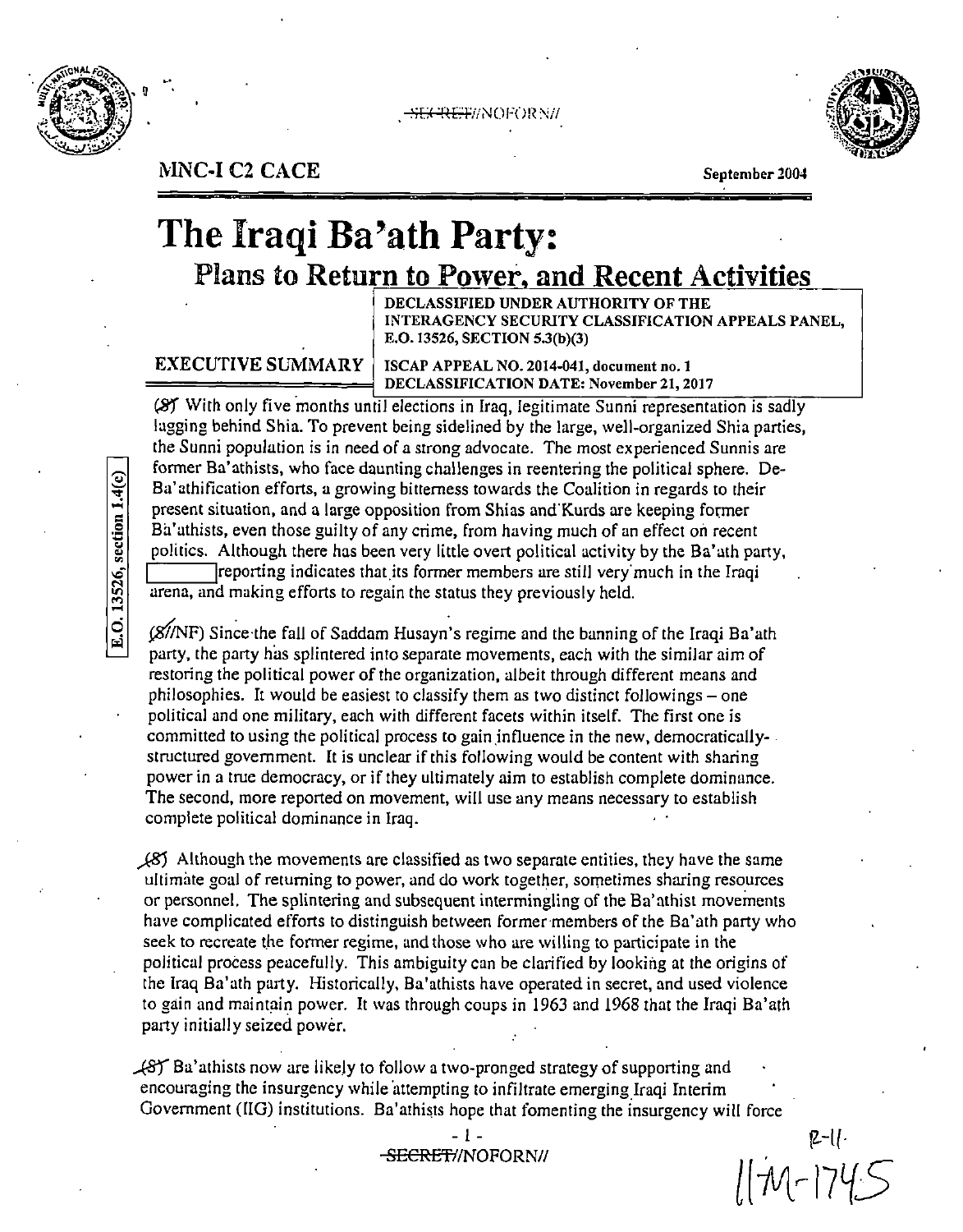<del>- SECRET</del>//NOFORN//

an early withdrawal of Coalition Forces (CF). ff the IIG or subsequent Iraqi government fail to restore acceptable living conditions, large segments of the Iraqi population could welcome a change in government, creating an opening for a Ba'athist coup. Following a Coalition withdrawal, an upsurge in Ba'athist'insurgent and political activities against the Iraq government is likely. The fact that there has been little reporting and no explicit political activity taken by the Ba'ath party supports this view .

*4817NF)* The new Iraqi Ba'ath party, under whatever name it reemerges, has been using various outside resources in order to fulfill their objective of returning to power. Between complacency from the Syrian government and open support from the Syrian Ba'ath party, Syria has played in a role in the new party's activities. According to a small number of reports, Iran also has provided support the new Iraqi Ba'ath party, usually in the form of weapons and funding. Islamic extremists, who might not normally have anything to do with the socialist Ba'ath party, have been seen to cooperate at least loosely with the Ba'ath reemergence movement in order to conduct attacks.

The Ba'ath party reemergence, whether the side committed to political means or the militant side, will use infiltration as a means to slowly gain power. This is a way to ensure that its members have access to the inner workings of the government, even if the overall movement does not gain widespread support. Ba'athists have already rescinded a prohibition on joining the IIG or security organizations, and directed members to embed themselves in the fledgling Iraqi government in preparation for retaking control **During the May-**June timeframe, new members were instructed to seek to obtain positions within the Ministry of Defense and Ministry of Industry **III.** In April, Fawzi al Rawi, an Iraqi Ba'ath leader in Syria, urged members to use personal connections to infiltrate the government, especially the security forces and military'(Defense Analysis Report August2004). Staff General Talab Abid Gayeb, member of the new Ba'ath party, was instructed by the party to accept the position of Iraqi National Guard (ING) commander in Baqubah, in order to take control of the ING in Terminian in Terminian Reports such as these indicate that the Ba' ath party is positioning itself to possibly stage a future coup and regain their lost control.

E.O. 13526, section 1.4(c)

*Into the Political Arena* 

### **Democratic Reform Party**

E.O. 13526, section 1.4(c)

---~·--· ·-----·-------------·. -

.(Sf/NF) The Democratic Reform Party (variants Hizb al Isiah, and Reform and Justice Party / "al Islah Wa Adallah") rejects Saddam's form of Ba'athism, and aims to bring back traditional, pre-Saddam "proper" Ba'athist ideology, using the Syrian Ba'ath Party as a model. This group appeals to older, tribally-connected former Ba' athists from outside Iraq. Its leaders are mainly those who dissented from the Iraqi Ba'ath.party and fled to Syria during the former regime. They receive guidance and funding from the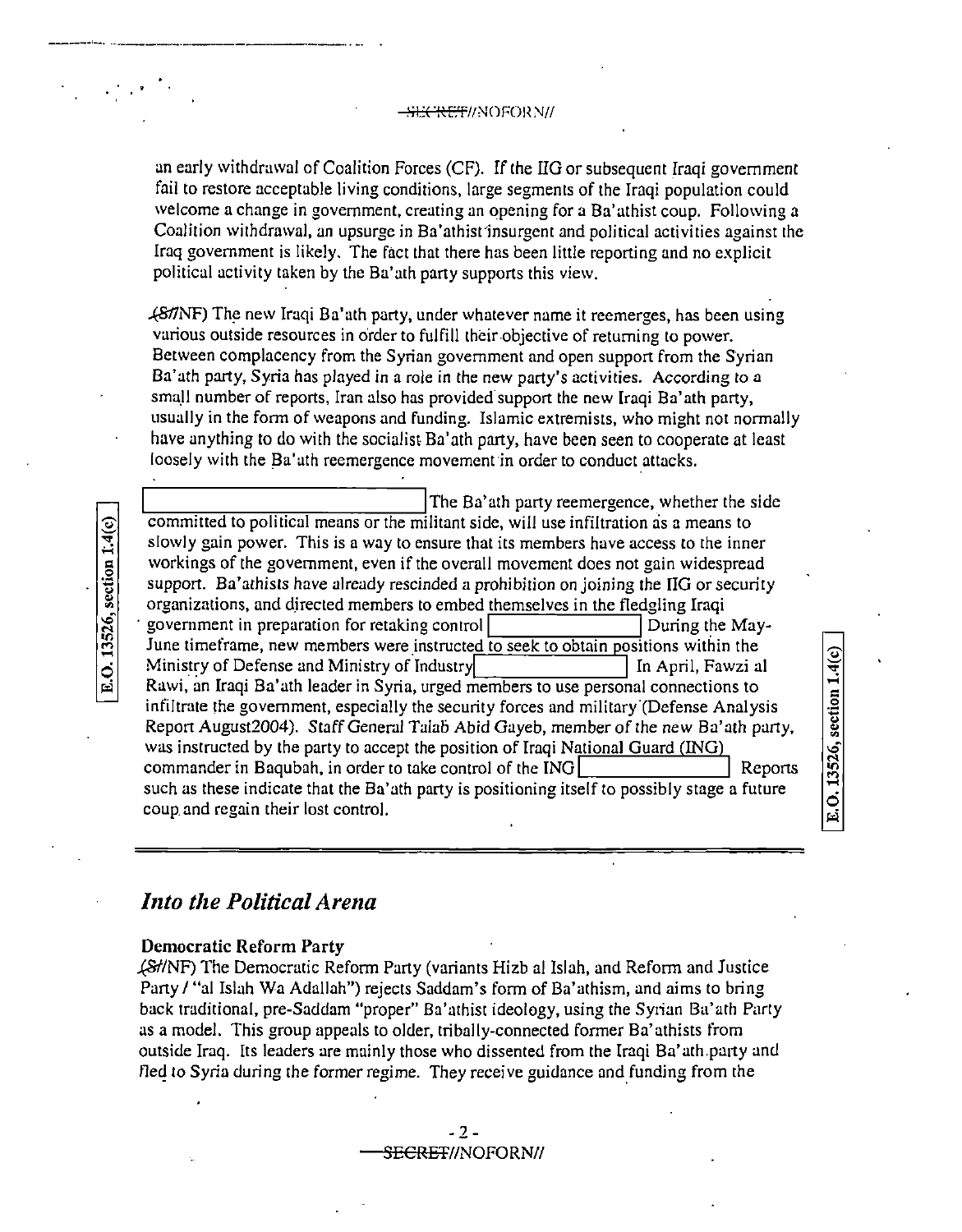#### \*ECRET//NOFOR N/

 $\mathcal{L}^1_{1,1,1,2}$  . The construction of the composite  $\mathcal{L}^1_{2,1}$  is the composite  $\mathcal{L}^1_{2,1}$  is the composite of the composite  $\mathcal{L}^1_{2,1}$ 

#### E.0.13526, section l.4(c)(d)

Syrian government, and have professional and familial ties to the IIG. The group was reportedly called the Iraqi National Movement' until January 2004.

(U) An article in Iraqi press on 11 September2004.discussed the reforming of the Ba'ath party into a new organization "The Isiah" and its activities in Iraq. A former Ba'athist is cited as having participated in secret negotiations with Coalition Forces, and saying that the Iraqi Ba'athists have begun a reconciliation process with the Ba'ath parties in Syria and Jordan.

-(81/NF) As ofl ·12004, reestablish the Iraqi Trade Unions Ithe "Men of Letters Club" in Babil be reestablished to be used as a vehicle to promote Ba'athist philosophy, and as a recruiting ground to gather politically independent persons into the New Iraqi Ba'ath Party. (COMMENT: During Saddam's regime, the "Men of Letters Club" in Babil was a cultural/literary forum where men gathered to write and appreciate poetry and essays and to discuss philosophy.)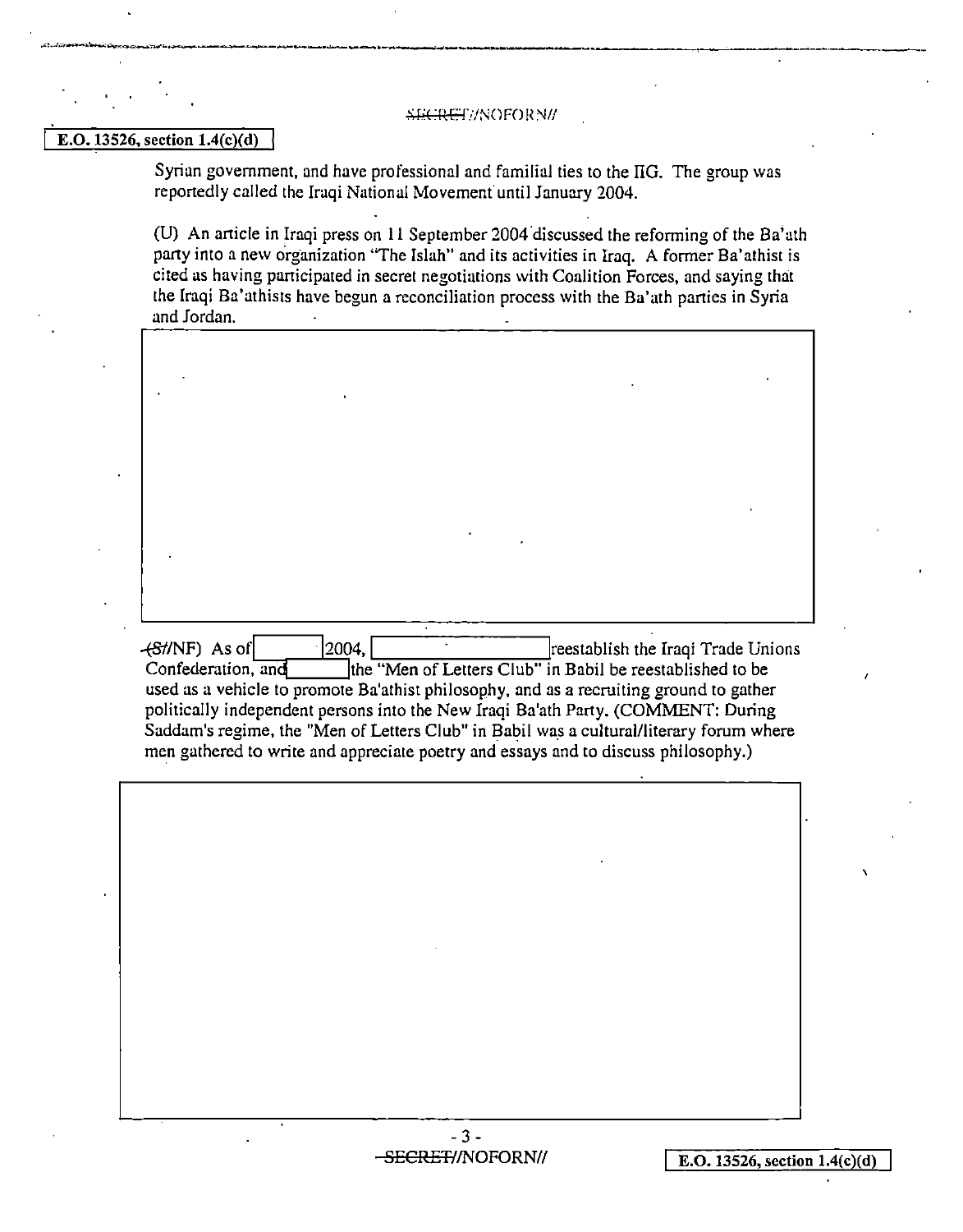|                                                                                                                                | <del>RET</del> I/NOFORNI/                                                                                                                                                                                                                                                                                                                                                                                                                                                  |
|--------------------------------------------------------------------------------------------------------------------------------|----------------------------------------------------------------------------------------------------------------------------------------------------------------------------------------------------------------------------------------------------------------------------------------------------------------------------------------------------------------------------------------------------------------------------------------------------------------------------|
|                                                                                                                                | E.O. 13526, section $1.4(c)(d)$                                                                                                                                                                                                                                                                                                                                                                                                                                            |
| <b>National Front of Iraqi Tribes</b><br>the party by financially rewarding them<br>mouthpiece for the new Ba'athist ideology. | (8//NF) Sheikh Hussan Zaydan Khalat al Lihibi, a former Mukhabarat officer and<br>division commander for the Iraqi Army, is the head of the National Front of Iraqi Tribes<br>(NFIT), or "al Jabhah al Wataniyah Li Ahsayr al Iraq."<br>It is an alias under which the<br>new Ba'ath Party establishes offices in southern areas and gathers former Ba'athists into<br>The "al-Diwan"<br>[Tribal House] newspaper is a political daily published by NFIT which serves as a |
|                                                                                                                                | Lihibi is<br>$\alpha$ feging large emounts of money to igin an enti-coolition ( $\alpha$ ) organization, called a                                                                                                                                                                                                                                                                                                                                                          |

offering large amounts of money to join an anti-coalition/IIG organization, called a Jebha, or "fighting unit" in Arabic (possibly al Jabhah al Wataniyah Li Ahsayr, or NFIT). Financial support is coming from various places, including elements in Syria (NFI)<br>In mid July, Syrian President Bashar al Asad repo In mid July, Syrian ·President Bashar al Asad reportedly

asked from Lihibi for a delegation of 20 individuals opposed to the coalition and new Iraqi government to discuss funding for insurgency activities

-4 .SECRET//NOFORN//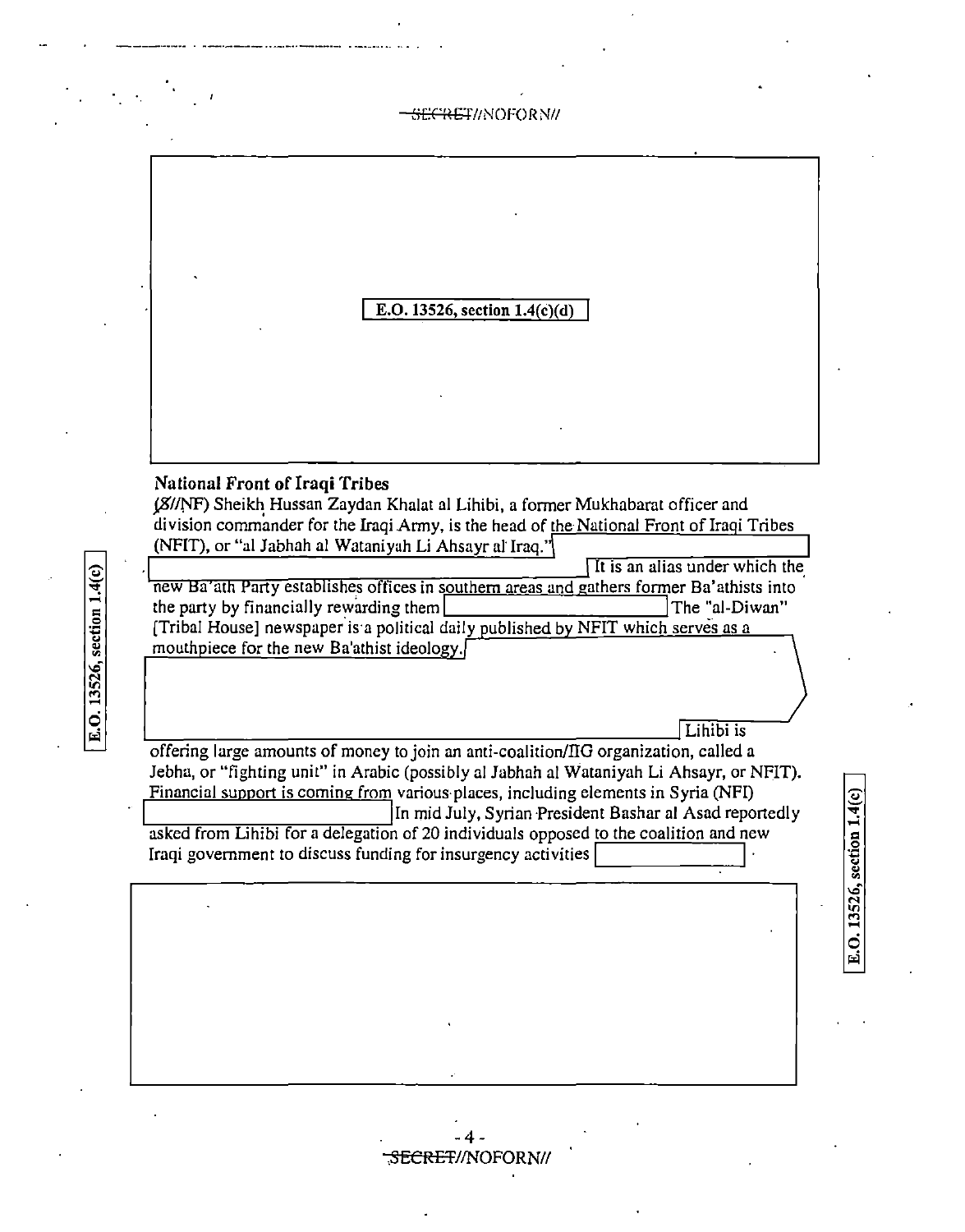#### TSECRET//NOFORN//

#### E.O. 13526, section 1.4(c)

----··--·---·

{57/Rel to USA and MCFI) The Basrah office of Hizb al Isiah is called the Consolidated Front Block of Iraqi Clans, (al Jabha al Mowahhadah Le'ashaer al Iraq. possibly the same as NFIT). Lt General Shakir Jiad al Amara is the head of this office, and Lihibi is associated with the office. Other reports also.list al Amara as the head of the Field Officers Group (FOG), and of the Free Officers and Civilians Movement (FOCM). The Baghdad office of al Isiah is named Support of the Iraqi Clans, or "Takatuf al A'assha'er al Iraqiah". Maj Gen Manaf Abd al Hassan Mubarak is the leader of this office, assisted by Fen Abbas al Dulaimi and Falah Mehdi al Bahaj. Other reporting lists Mubarak as the head of the Iraqi Tribal Association, ITA, and Bahaj as the leader of the Basrah office I I

(87/Rel to USA and MCFI) In January, al Amara reportedly chaired a meeting of 200 former officers. The intent of the meeting was to identify individuals with military experience who could offer advice in order to help the Iraqi Civil Defense Corps (!CDC, now the Iraqi National Guard, ING) evolve into an effective force for the defense of Iraq

.\_\_\_\_\_\_\_\_\_\_\_\_\_\_\_\_\_, Meetings were held in late May and early June, one at the office of NFIT, between representatives of various tribal organizations. The meetings were aimed at creating a united tribal organization to oppose Coalition forces in Iraq. Participants included Sheikh Abd al Sumi' Al Ubaydi of the NFIT, who represented al Lihibi; Taih Abd al Karim (probably al Ani, reported leader of Hizb al Isiah); and representatives of the Supreme Council of Iraqi Sheikhs, the Presidency of Iraqi Tribes Solidarity, and the Democratic Gathering of Iraqi Tribes, among others. Disagreements over funding and the exact fonn of political resistance likely contribute to the inability of this gathering to have any real effect; however, due to the connections to.the new Ba'ath party present in these organizations, this might be a vehicle of the party to influence large in numbers of people

*k:871NF)* As of early August, al fsiah was reportedly disaffected by the policies and composition of the IIG, but had resigned themselves to the "fact of occupation" that they believed the IIG represented. Consequently, respected senior members of Hizb al-Islah believed the time had come to negotiate their return to Iraq

# *Military Side of Ba'ath Reemergence* E.O. 13526, section 1.4(c)

¢/INF) The military side of the Ba'ath Party reemergence, frequently called the New Regional Command (NRC) (COMMENT: the former Iraqi Ba'ath party was formally called the Iraq Regional Command), is headed by Izzat Ibrahim al\_Duri, and is the principal actor in the current insurgency. This part of the reemergence is led by older Ba'athists loyal to the former regime who stayed in Iraq and now work clandestinely to support the resistance. It is also the larger, more amorphous, more active of the two reemergence efforts, political and military. This half includes the insurgent group Hizb al Awda (the Return Party) and appeals to the young, those without familial ties to the . former'regime, Sunni tribes in Iraq, and former Fedayeen Saddam. A meeting held just

#### - 5 SsCRET//NOFORN//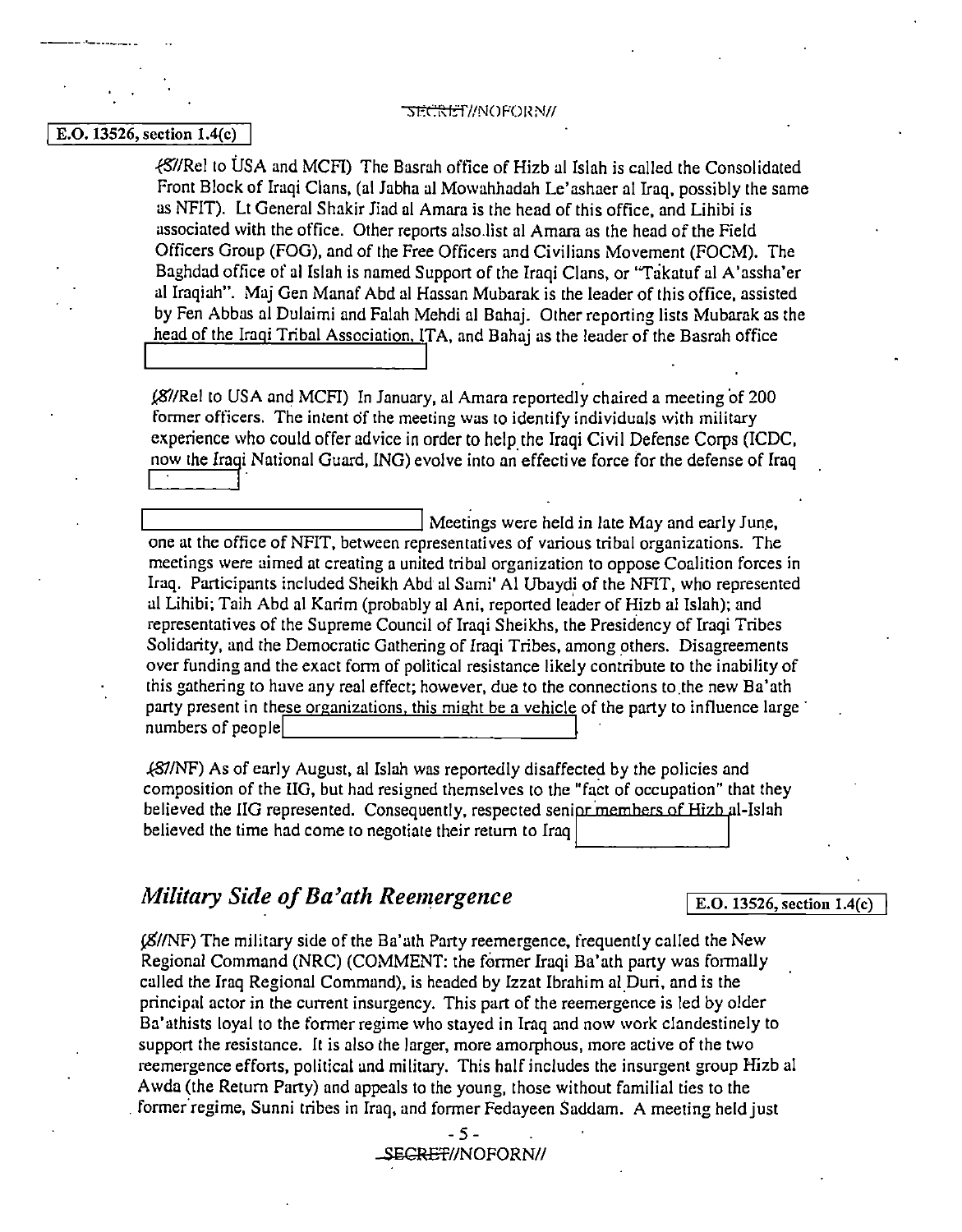#### SECR F.f//ciOf'OI~ *NII*

#### $E. O. 13526$ , section  $1.4(c)$

prior to the capture of Saddam focused on creating an umbrella structure for the many Sunni groups resisting the Coalition and placing them under the leadership of Jaish Muhammad (NFI). This military movement of the Ba'ath Party considers itself to be at war with the Coalition and IIG. Its stated political goals are the unity of the Arabspeaking nations, liberty, and socialism. A primary aim of this movement was the liberation of Palestine; to this aim was added the liberation of Iraq

*481/NF)* Primary leaders in this Ba'ath Party are Abd al Baqi Abd al Karim al Sa'dun, Muhammad Younis Ahmad al Badrani, and Rashid Kasim Ta'an, each regional commanders in the former Iraqi Ba'ath Party. Fadil Abd al Karim al Mashliadani was deputy to Ahmad, and a former regional commander. Hasan Hashim al Dulaymi, reportedly in Syria, is also part of the command structure.

# Abd al Baqi Abd al Karim al Sa'dun<br>(*S*//NF) Sa'dun is

*He was also, as of October 2003, one of the* reported leaders of the National Iraqi Liberation Front (N!LF), an anti-Coalition network that was headed by Saddam. The other leaders in the front were reported as Rashid Ta'an and Khamis al Sirhan al Muhammad. In late September 2003, Saddam sent Sa'dun, whose family holds much influence in the area, to southern Iraq to prevent the export of Iraqi oil, and the maintain relations with Muqtada al Sadr, a militant Shia cleric

Around February 2004, Sa'dun reportedly went to southern Iraq to organize the new Ba' ath party, and met with Sadr while pretending to be a member of the Mahdi Army. Sa'dun manipulated Sadr into conducting attacks in the south (NFI); however, when Sadr started claiming that all of Iraq supported him, the new Ba'ath party pulled all support. In fact, they issued an order for all members to halt operations while the August fighting was going on in· Najaf. The strategy behind this was to allow CF to destroy Sadr; and to avoid the appearance that they support the Mahdi Army

From 29-31 August, Sa'dun attended an opposition conference in Beirut, Lebanon as the representative of the Iraqi Ba'ath party. Other attendees at the conference, which was funded by France, included Hasan Nasrallah, leader of Lebanese Hizballah, the leader of Syrian Intelligence, a representative from the Iranian Ministry of . Intelligence and Security (MOIS), representatives of Sadr, representatives of the Muslim Ulema Council (MUC), among others.

| Muhammad Younis Ahmad                                                                        |                           |
|----------------------------------------------------------------------------------------------|---------------------------|
| (S//NF) Muhammad Younis Ahmad,                                                               | was born in               |
| northern Iraq, lives in Syria, and travels often across the border into Iraq. Not only is he |                           |
| a high-ranking leader in the Iraqi insurgency, but he is also actively involved in the       |                           |
| reorganization of the Iraqi Ba'ath party                                                     | During the aforementioned |
| meeting just prior to the capture of Saddam, Ahmad assumed duties for local party            |                           |
| reconstitution within the Sunni triangle and subsequently initiated the reconstitution in    |                           |
| local towns around Diyala Province. Concrete party structure and operations began to         |                           |
| surface in May/June 2004, centered on the cities of Tikrit, Fallujah, Ramadi, and            |                           |
| Samarra.                                                                                     |                           |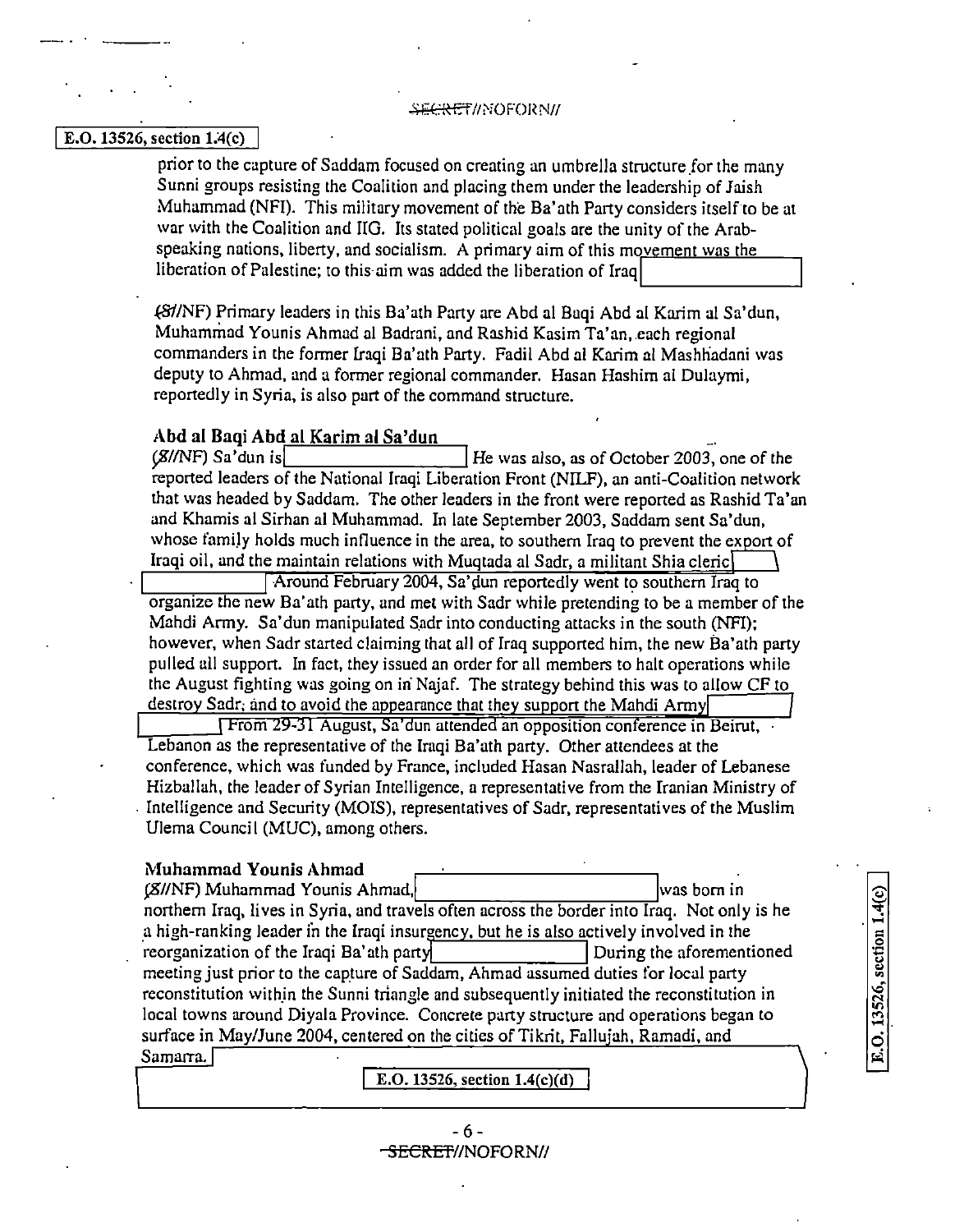#### <del>SECRET</del>//NOFORN//

### E.O. 13526, section 1.4(c)(d)

481/NF) On 4 August 2004, Ahmad traveled from Syria to Mosul and met with Subhi al Milliya and Mahmud al Battal to plan attacks against IPS and Coalition forces. Ahmad is closely associated with various terrorist cells in Mosul, and coordinates with Syria for finances. His groups are responsible for attacks on various government buildings, weapons trafficking, and IEDs. Additionally, his groups recruit youths to follow the  $Ba'$  ath party under the flag of Al Awda to recruit Ba'athist exiles in Jordan. He and Mahdi al Ubaydi have reportedly been successful in bringing together those Ba'uthists who were exiled before the fall of the regime with Saddam loyalists. Ahmad owns the Damascus-based Suqur Company. This company smuggles oil into Syria in exchange for weapons and logistical support. This is possibly done through Dr. Sultan Hamed Suwadie, who manages insurgent activities of the Ba'ath Party Iraqi Chapter from his office in Damascus, including transferring weapons from Syria to Iraq

#### Rashid Ta'an Kazim

 $\lceil$ Rashid Ta'an Kazim,  $\lceil$  is reportedly the leader of Hizb al Awda. This party is very widespread, with members reportedly in  $\frac{Q}{\sigma}$  Jordan; Syria, Qaim, Diyala, Mosul, Ramadi, and Baghdad. Al Awda, sometimes<br>referred to as the Assassinations Party, is generally reported as an insurgent group.  $\frac{1}{2}$  referred to as the Assassinations Party, is generally reported as an insurgent group, which aims to attack and ultimately remove Coalition Forces (CF), destabilize Iraq, and  $\frac{15}{8}$  aims to attack and ultimately remove Coalition Forces (CF), destabilize Iraq, and reestablish the Ba'ath party under a new name. Al Awda members are also to inv reestablish the Ba'ath party under a new name. Al Awda members are also to involve themselves in politics under the Awda name in order to gamer support and to counter<br> $\frac{1}{20}$  pro-coalition, pro-IIG parties<br>of al Awda, Jaish Muhammad Fatha's Army, which has united existing anti-Iraq force There is also a reported military wing ::<br>
of al Awda, Jaish Muhammad Fatha's Army, which has united existing anti-Iraq forces in<br>
O Mosul, but has for unknown reasons denounced the Zarqawi network and al Qaida.<br>
Contrating propring states that al Aude formed b Mosul, but has for unknown reasons denounced the Zarqawi network and al Qaida. Contrasting reporting states that al Awda, formed by Duri, one of the few overtly religious Muslims in the former regime, is an Islamic extremist organization. ·The leadership of the party might be FRE, but active participants are allegedly primarily Islamic extremists

#### Satan Farhan

,...(817Rel to USA and MCFI) Satan Farhan is listed as a military commander in the new Ba'ath party. He reportedly commands a branch of the new Ba'ath party called the Islamic Wing, which is composed of Saddam Fedayeen and reinforced by foreign fighters (NF!). He promotes attacks and recruiting in Diyala. He organized the political sector of Diyala into seven groups, none of which were active as of early September 2004 due to surveillance of the members (NF!). Farhan organized special groups to conduct attacks against people cooperating with CF, ING, the Iraqi Islamic Party (!IP), and the Iraqi Interim Government (IIG). Farhan has met with sheikhs in order to gamer support for the Ba'ath party. The party in Diyala also allegedly forced the IIP to withdraw from the new government, and intends to disrupt the upcoming elections. E.O. 13526, section 1.4(c) $(d)$ 

> $-7-$ - SE<del>CRET</del>//NOFORN//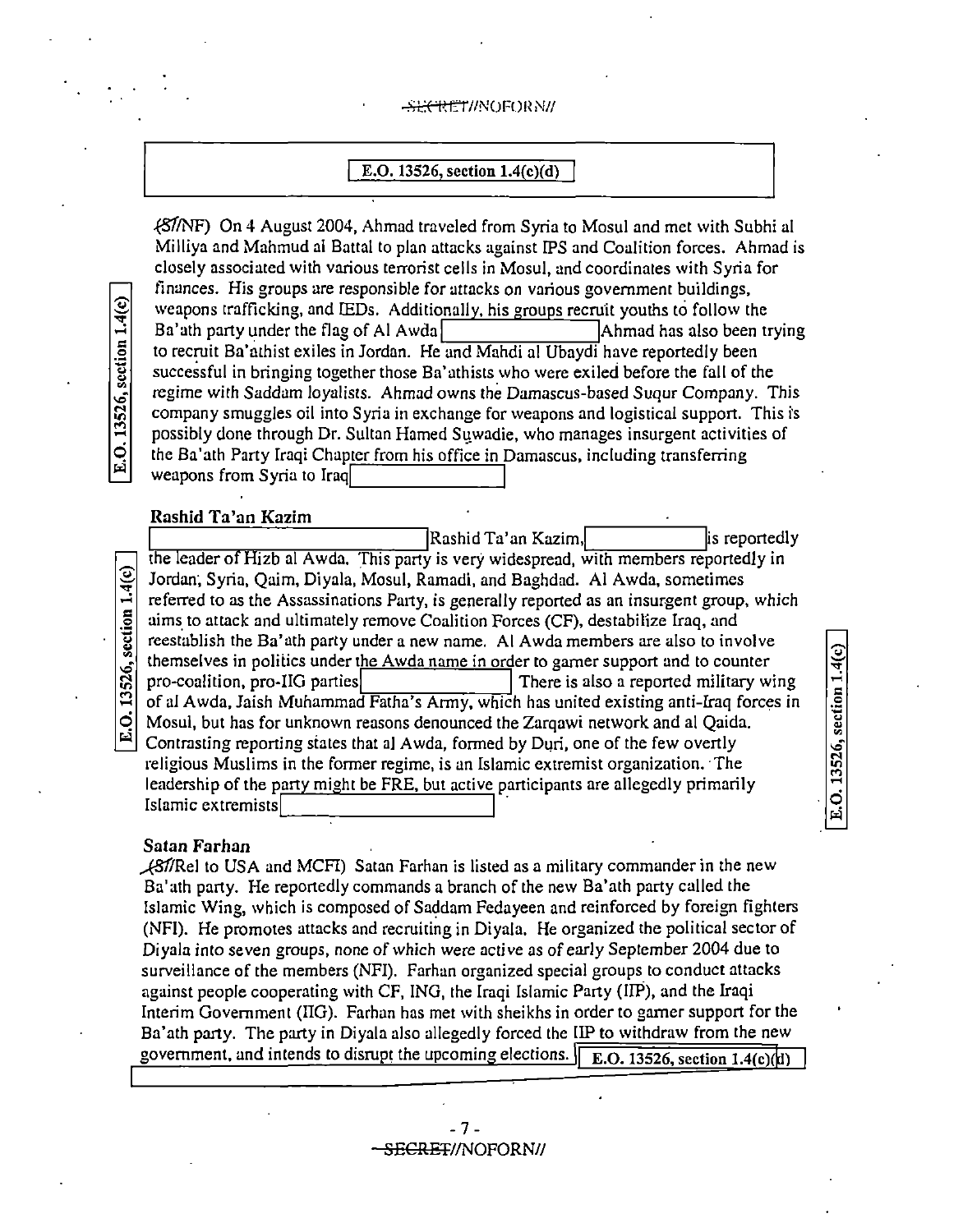--,-··-·

# **E.O. 13526, section 1.4(c)** SECRETI/NOFORN/

 $\angle$ S/TNF) According to the New Ba' ath Party is a secret organization in Baghdad, and is supported by Syria. The leaders in this group are all close to Izzat Ibrahim al Duri, the overall leader of the military movement. Leaders include Oays al Qaysi, Thabit al Duri, Awdat Abd al Rahmand Ahmad al Duri (a relative of [zzat), Munir Nuri al Janabi (Awdat's husband), Sa'd Nuri al Janabi (Munir's brother), and BG Ra'd Ni'ma al Duri (Izzat's nephew).

(U) According to a FBIS article from 19 September 2004, Saddam created a secret elite group in 1998: when threat of an invasion, seemed sure. This group was intended to carry out guerilla warfare, and is now playing a large part in the insurgency. This group is not linked to al Qaida or Zarqawi, and operates on Arab nationalism and pride.

.(81/NF) As of late August 2004, [raqi Ba'ath party leadership was attempting to form a national army in Iraq. This nascent anny coordinated with and received support from Muhammad Younis Ahmad. Ibrahim Yusif Turki al Jabburi, a ranking member of the party's political leadership, appointed Staff Maj Gen Abd al Sattar Aziz Fandi as the commander of the Ba'ath party army in Mosul

 $\frac{\cancel{25}}{\cancel{10}}$  A small group of this military aspect of the reemergence is comprised of former Ba'athists living in Jordan, Syrian, and Lebanon. It is led by Izz al Din Muhammad . Hasan al Majid, a relative of Saddam, and Raghad Saddam Husayn, Saddam's daughter. This group provides the resistance with money and ideological support. According to Saddam's daughter provided 200,000,000 USD to the Ba'ath Party in Iraq to fund insurgency operations.

. E.O. 13526, section 1.4(c)

## *Neighborly Help*

| ٠ | $\bullet$<br>E.O. 13526, section $1.4(b)(c)(d)$ |  |
|---|-------------------------------------------------|--|
|   |                                                 |  |

 $- 8 -$ SECRET//NOFORN//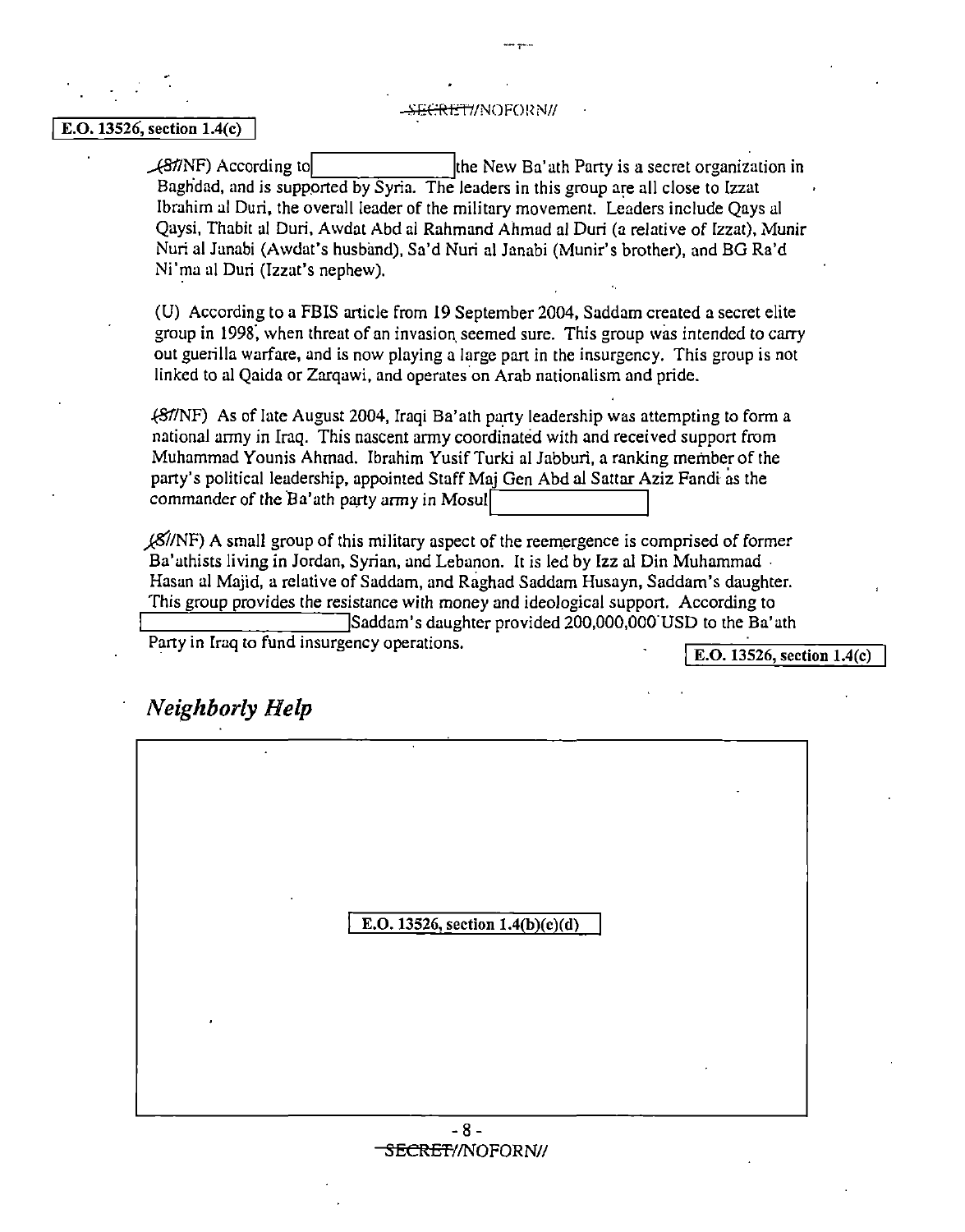| $\bullet$<br>SHCRET//NOFORN//                                                                                                                                                |                                    |  |
|------------------------------------------------------------------------------------------------------------------------------------------------------------------------------|------------------------------------|--|
|                                                                                                                                                                              |                                    |  |
|                                                                                                                                                                              |                                    |  |
|                                                                                                                                                                              |                                    |  |
|                                                                                                                                                                              |                                    |  |
|                                                                                                                                                                              |                                    |  |
|                                                                                                                                                                              |                                    |  |
|                                                                                                                                                                              |                                    |  |
|                                                                                                                                                                              |                                    |  |
|                                                                                                                                                                              |                                    |  |
|                                                                                                                                                                              |                                    |  |
|                                                                                                                                                                              |                                    |  |
|                                                                                                                                                                              |                                    |  |
|                                                                                                                                                                              |                                    |  |
|                                                                                                                                                                              |                                    |  |
|                                                                                                                                                                              |                                    |  |
|                                                                                                                                                                              |                                    |  |
|                                                                                                                                                                              |                                    |  |
|                                                                                                                                                                              |                                    |  |
|                                                                                                                                                                              |                                    |  |
|                                                                                                                                                                              |                                    |  |
|                                                                                                                                                                              |                                    |  |
|                                                                                                                                                                              |                                    |  |
|                                                                                                                                                                              |                                    |  |
|                                                                                                                                                                              |                                    |  |
|                                                                                                                                                                              | E.O. 13526, section $1.4(b)(c)(d)$ |  |
|                                                                                                                                                                              |                                    |  |
|                                                                                                                                                                              |                                    |  |
|                                                                                                                                                                              |                                    |  |
|                                                                                                                                                                              |                                    |  |
|                                                                                                                                                                              |                                    |  |
|                                                                                                                                                                              |                                    |  |
|                                                                                                                                                                              |                                    |  |
|                                                                                                                                                                              |                                    |  |
|                                                                                                                                                                              |                                    |  |
|                                                                                                                                                                              |                                    |  |
| $\pmb{\mathsf{I}}$                                                                                                                                                           |                                    |  |
|                                                                                                                                                                              |                                    |  |
|                                                                                                                                                                              |                                    |  |
|                                                                                                                                                                              |                                    |  |
|                                                                                                                                                                              |                                    |  |
| $\mathcal{L}^{\mathcal{L}}(\mathcal{L}^{\mathcal{L}})$ and $\mathcal{L}^{\mathcal{L}}(\mathcal{L}^{\mathcal{L}})$ and $\mathcal{L}^{\mathcal{L}}(\mathcal{L}^{\mathcal{L}})$ |                                    |  |
|                                                                                                                                                                              |                                    |  |
| $\mathcal{L}(\mathcal{L}(\mathcal{L}))$ . The $\mathcal{L}(\mathcal{L})$                                                                                                     |                                    |  |
|                                                                                                                                                                              |                                    |  |
|                                                                                                                                                                              |                                    |  |
| $\mathcal{L}^{\mathcal{L}}(\mathcal{A})$ , where $\mathcal{L}^{\mathcal{L}}(\mathcal{A})$                                                                                    |                                    |  |
|                                                                                                                                                                              |                                    |  |

 $\mathcal{A}^{\text{max}}_{\text{max}}$ 

 $\frac{1}{2}$ 

 $\Delta$ 

 $\ddot{\phantom{a}}$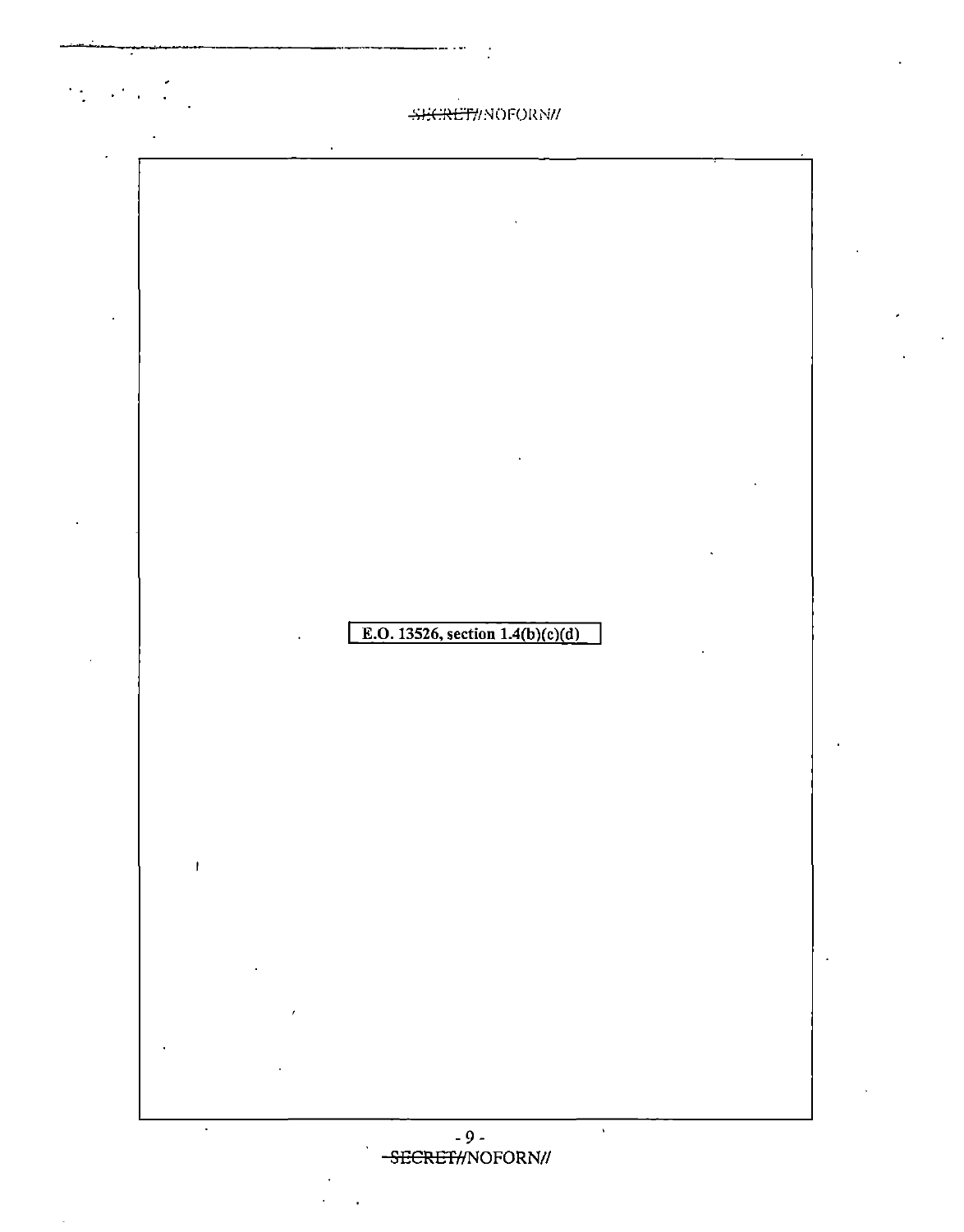<del>:RET/</del>/NOFOR NI/

E.O. 13526, section 1.4(b)(c)(d)

## *Turning to Allah?*

-----------·-- <sup>4</sup>

 $(R7/N)$  It is nothing new for the Iraqi Ba'ath party to use Islam to appeal to a wider audience and to gain more influence. Though under the former regime the law concerning draft political parties forbade the establishment of parties based on religion, the regime was more than willing to use Islam as a source of propaganda. After the Shia uprising in 1991, the regime added the slogan Allahu Akbar ("God is great") to the Iraqi flag. Party leaders also began to pay deference overtly to Islamic precepts, prefacing speeches with Islamic invocations and liberally adding references to Allah in public remarks. Saddam was more likely in 2001 to invoke statements and examples by the Muslim prophet Muhammad than he was to cite Ba'athism's founders such as Michel Aflaq--even though the latter remains a venerated icon. Moreover, Saddam· directed that the Koran be studied as part of party political indoctrination sessions. Conflicts between the regime and external, as well as internal, opponents are now framed as part of the greater jihad-a buzzword that appealed to the piety of believers but that was unheard in

> $-10-$ SECRET//NOFORN//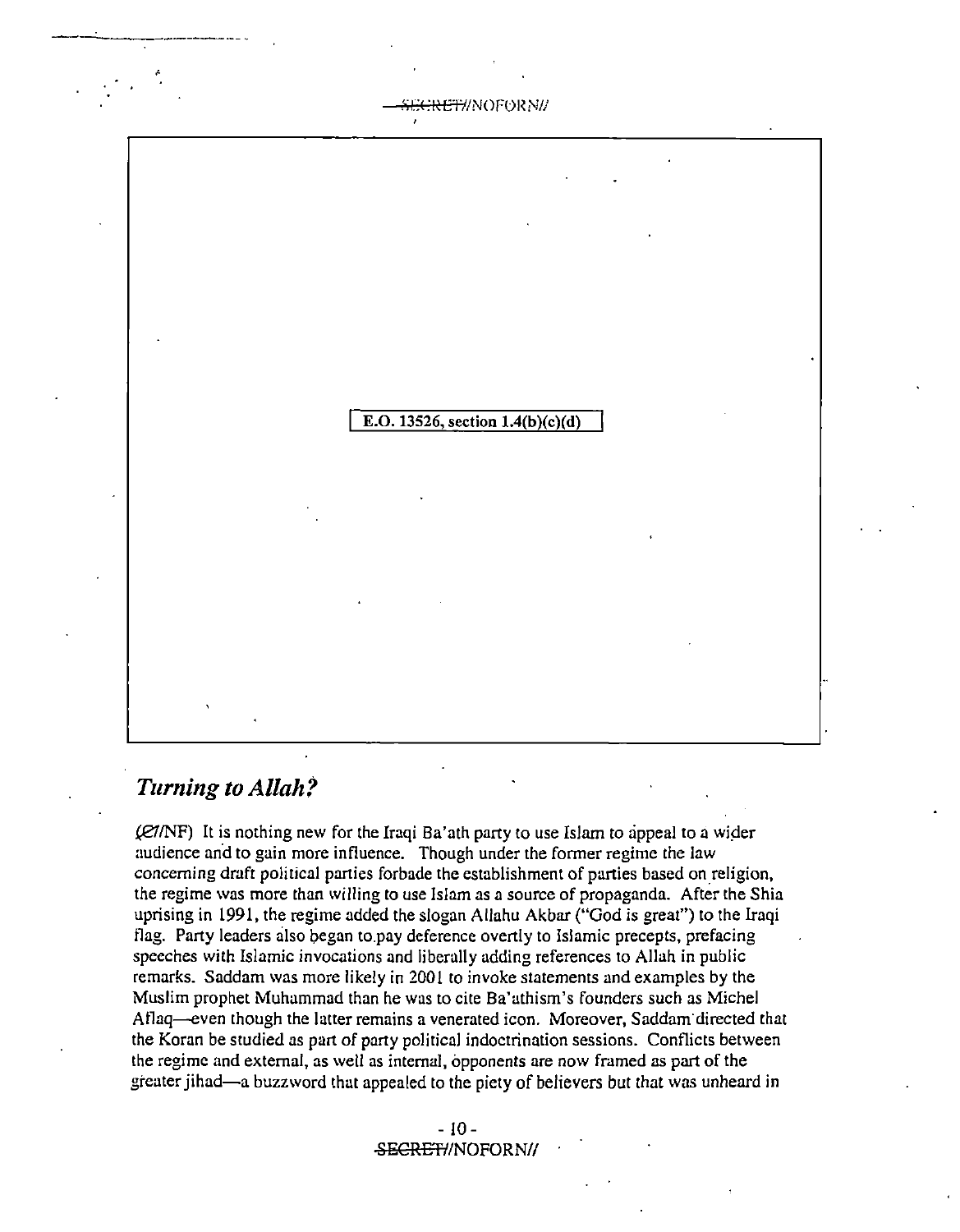#### $\rightarrow$ <del>ricriti/</del> Noforni/

the 1950s and 1960s·. The once-secular Ba'ath Party had turned into, in Saddam's words,  $\frac{1}{\text{E.O. 13526, section 1.4(c)}}$  The Party of Faith and the Commander of the Faithful."

(S//NF) Today, the Ba'ath party is reverting to the same practices of using Islam to further its political goals; along with making strategic alliances with Islamic extremist organizations. Ibrahim Yusif Turki al Jabburi, a prominent member of the party for years during Saddam's regime and one of the most visible figures of the new Ba'ath party, now portrays the Ba'ath party as having an Islamic ideology, although he had never previously<br>been known as an Islamist Former Regime Element (FRE) insurgents in Samarra are presenting themselves as Salafists to work with the Iraqi Islamic Party (IIP) in ousting the IIG  $\vert$   $\vert$  A similar situation was occurring in Baqubah, where a majority of the insurgents are former Ba'ath members but took on the appearance of being Salafists in order to gamer public support for their<br>destabilization activities As of mid-August, Ansar al Islam (AI), Ansar al Sunna (AS) and Al Awda were operating in Ganvara (MGRS:38SLE6490), with AI controlling and coordinating with the other two groups. All have combined forces in order to conduct attacks  $\sqrt{\frac{1}{1}}$  It is assessed that the numerous attacks on It is assessed that the numerous attacks on MNF on 12 September 2004, for which Zarqawi's group claimed responsibility, were a , loosely coordinated effort between FRE and Zargawi's group. report that lends support to this assessment, states that multiple insurgent groups – including mujahideen and FRE - planned to.conduct attacks in mid:September after a signal from Zarqawi in the press, and agreed to coordinate the attacks to give the impression that they were united (COMMENT: The multiple attacks occurred in mid. September; however, the press release from Zarqawi did not come until soon after the onset). An alliance between FRE and Islamic extremists would serve to pool resources and shore up weaknesses within both sides, such as the lack of indigenous popular support for the Wahabbi side, which the FRE cell does have, and the Wahabbi ability to conduct spectacular attacks (such as VBIEDs) and access to foreign funding, which the FRE cell does not have. Additionally, after CF arid ING operations in Tall Afar Ba'ath party members in Mosul began intensively recruiting Islamic extremists to serve as guerillas; volunteers were then sent from Mosul to Tall Afar.

 $-$ {S $\frac{1}{2}$ /Rel to USA and MCFI) A 9 May 2004 meeting was held between Ba'ath party members, and included representatives from the IIP, the MUC, and Hizballah. The attendants discussed the necessity of uniting their statements regardless of their political agendas. The most important thing was to force America out of the country and punish the US for occupying Iraq Leading !IP members in Ninawa were present during Ba'ath party meetings in July and August 2004 11 August 2004, a group of armed individuals gathered in Baghdad preparing for an attack. The group was comprised of elements of the former Ba'ath party, Kitayab al Ashrin (NFI), Jama' at al Tawhid Wal Jihad (Zarqawi's group in Iraq), and either the IIP or the MUC  $\vert$  Lebanese Hizballah, a Shia Islamist terrorist. organization. had intentions to establish a media presence in Iraq as of early September 2004,

IE.O. 13526, section 1.4(c)

- 11 <del>-SECRET</del>//NOFORN// .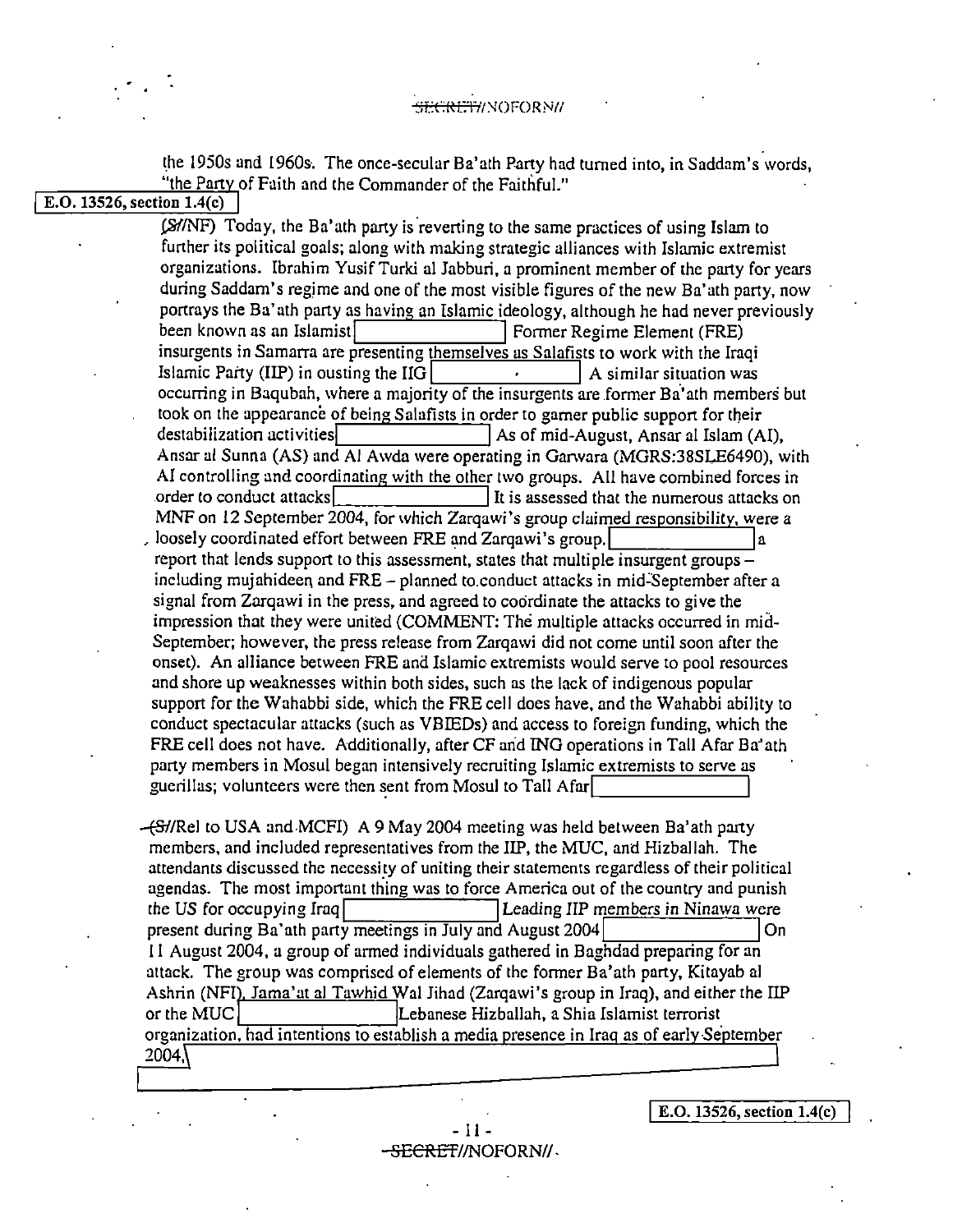-SECRET/NOFORNI/

#### E.O.  $13526$ , section  $1.4(c)$

ه - مستقدمات الراحي الواحد به المنهى بوارد و و براي من تعدد الراح الراح الى التار المنتجة و الراح ال<br>-

j&fNF) According to July 2004 information, the new 'Ba'ath party has agreed to coordinate financial and human capital aspects of operations with Sheikh Abdullah Janabi from Fallujah (COMMENT: Janabi was reportedly the leader of the Fallujah resistance) in July, an FRE cell in Shifta<br>was collaborating with a Wahabbi cell on the movement and use of ten intended

VBIEDs. The FRE cell was led by Abdul Baki, the leader of all Diyala province

∴ Ba'athist resistance cells (COMMENT: probably Abd al Baqi Abd al Karim Abdullah al<sup>-</sup> Sa'dun, 2001, 2001, 2001, 2001, 2001, 2001, 2001, 2001, 2001, 2001, 2001, 2001, 2001, 2001, 2001, 2001, 2001, 2001, 2001, 2001, 2001,

ffe!NF) The New Regional Command formalized its cooperation with Arab Nationalist and Islamic groups in Iraq through the creation of the Jihad Supreme Command. This group included the NRC, the MUC, Jaish Muhammad, Jihad al Islami, an unidentified Wahabbist group, and.Arab nationalist parties. Its first announcement was issued in July 2004, which combined Quranic verses with Ba'athist terminology

~/Rel to USA and MCFI) As of early August, disenfranchised former Ba' ath party members formed new alliances under the banner called the Al Wifaq Party. This party preaches anti-Coalition doctrine, and one of its main goals is to develop a pro-Islamic theocratic state, using violence if necessary to remove Coalition forces from Iraq

L---------------'T he NFIT allegedly received significant funding from the Anzi family, which apparently had ties to Saudi Arabia, Sheikh Ahmad Kubaysi (COMMENT: Kubaysi is a known Sunni extremist from Fallujah), the Gulf States, Europe, and the Sunni Hawza (NFI)

 $(S<sub>2</sub>/NF)$  As of early August, Ba'ath representatives meet weekly with Sheikh Mehdi Sumayda'i, the leader of the Iraqi Salafist resistance movement. This movement was an umbrella for several groups of·differing political or religious motivations and varying degrees of cooperation, including Salafists, groups associated with Zarqawi, and the Ba'ath resurgence movement. Farhan al·Falahi, a member of the National Iraqi · Liberation Front (NILF; group headed by Baqi Sa'dun), was one of the Ba'athists to meet with Sumayda'i [1989]

'87/NF) Sunni extremists are not the only Islamists who have dealings with the new Iraqi Ba'ath party. A mid-August conference, titled "Victory of the Iraqi People", was held in Beirut, Lebanon, in which FRE, Lebanese Hizballah, Syrian Ba'ath members, and a Wahabbi group atiended. Hassan Zayda Samarai, head of the insurgent group Jaish Tahrir al Iraq (Army for a Free Iraq, possibly the same as Jaish· Muhammad), was one of the FRE attendees! IThis man is also being considered b Lebanese Hizballah to be the Hizballah front person for a media presence in Iraq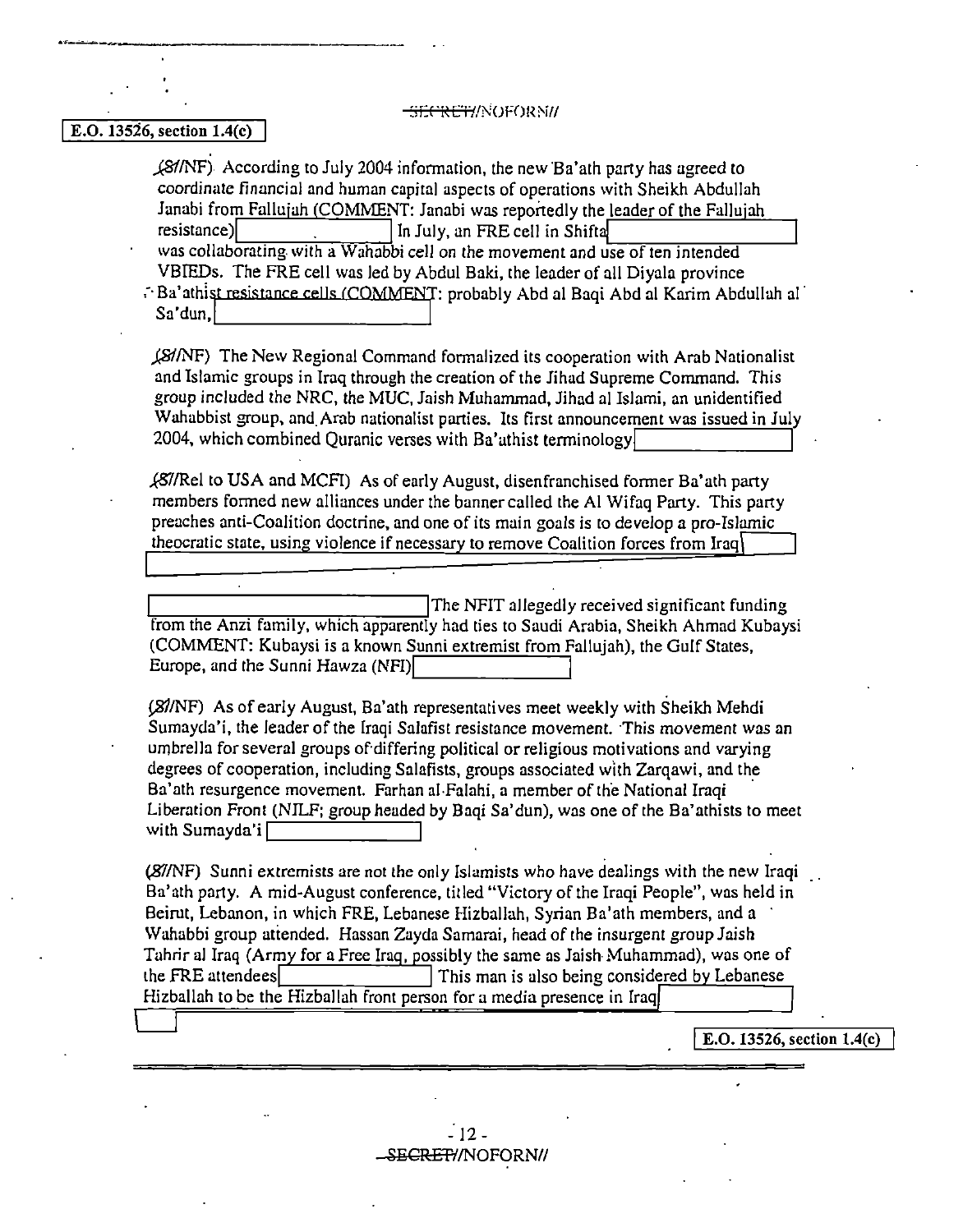### -SECRET//NOFORN//

j,8) As has been evidenced, the Ba'ath party is currently very active in Iraq, although most of the activity has been clandestine. Only one recent press release, concerning UN Secretary General Kofi Annan's comments on the legality of the war, publicizes that the Ba' ath party has not disappeared and is indeed still operating. The two sides to the reemergence - political and military - have been seen to work together, as well as with other entities, in order co achieve the ultimate goal of restoring their absolute power.

Withheld from public release by of the Department of Defense, Defense Intelligence Agency under statutory authority 424  $\ddot{\circ}$ 0USC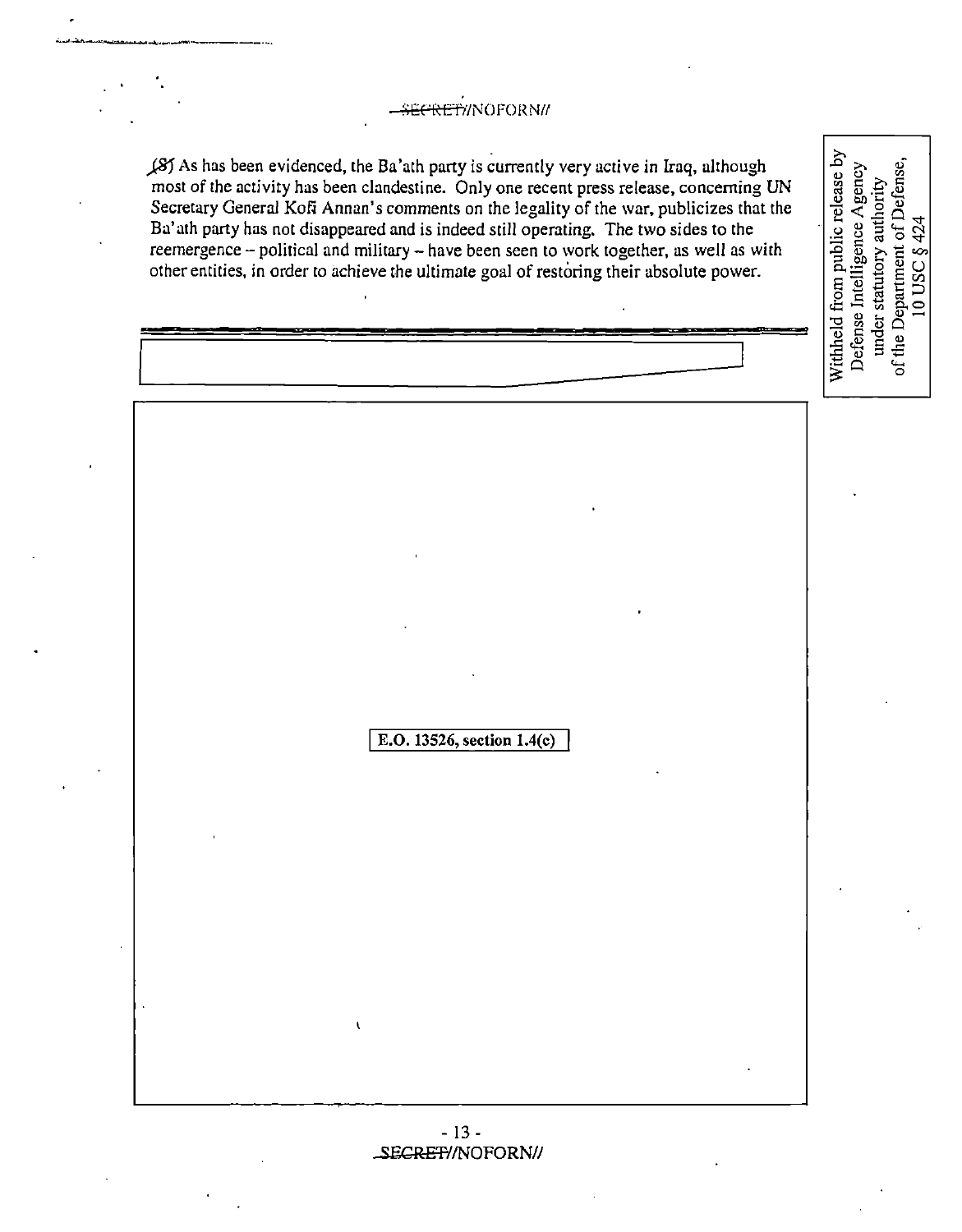SECRETI/NOFORN/